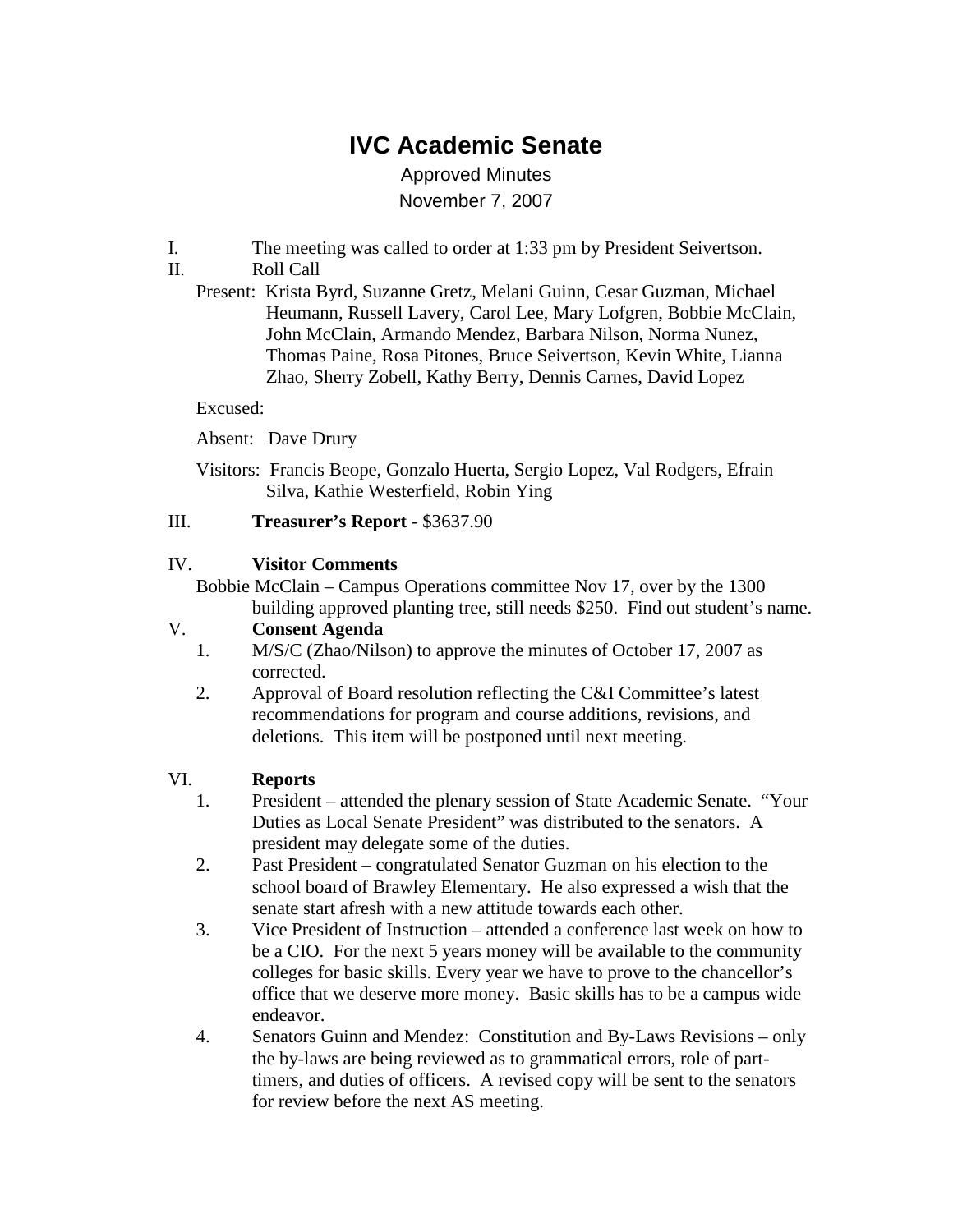- 5. Senators Nunez (Chair), Byrd, Heumann, B. McClain, and Paine: C&I Subcommittee Study concerning C&I membership, voting members, additional division representation, and officers (see October  $17<sup>th</sup>$ unapproved minutes for more details as to the subcommittee assignment) – The committee is meeting at 3 pm today to discuss when they can meet.
- 6. Academic Senate plaques Senator Lofgren is waiting for the information. Senator B. McClain has found a source to engrave the plaques. Reminder: the Academic Senate is in charge of faculty lounge. Suggestions are always welcomed on how to make it nice and keep it that way. As a side note, the chairs in the Academic Senate office are in need of replacement. Past President Carnes will check to see if the warehouse has surplus chairs.

# VII. **Academic and Professional Matters**

1. Appointment of two faculty members to Dean of Instruction Search Committee – David Zielinski and Mary Jo Wainwright were elected to serve on this committee. Other nominees included Olga Artechi and Bobbie McClain.

# VIII. Discussion

- 1. Minute Taking Procedures: Preference between Previous Process and Most Recent Example (minutes of October  $17<sup>th</sup>$ ). Few senators indicated a preference one way or another. Senator Guinn will bring other formats to the next meeting.
- 2. STRS Gretz The state CTA STRS specialist indicated that other schools on a 16 week calendar with a winter session are having the same problem as IVC. Our name has been added to that list. The problem is being worked on. Another solution discussed was to have a contract day in **January**
- 3. SLO Coordinator items discussed during the meeting:
	- we are the only without a coordinator
	- division chairs are taking the lead
	- wait for the accreditation report before making a decision
	- when a committee takes leadership of an item it becomes diffused
	- progress is being made
	- the faculty needs to show enthusiasm for SLOs
	- other areas besides instruction are working on SLOs
	- one person needs to be in charge to work with the whole campus
	- there is a concern when a coordinator is appointed, other people tend to think they don't need to get involved
	- this is not a top down process, it must come from the faculty
	- in a previous meeting the Academic Senate voted to take the lead concerning SLOs

President Seivertson would like all parties to share their information with the senate. He has asked that the division chairs report on their progress concerning SLOs at the next meeting.